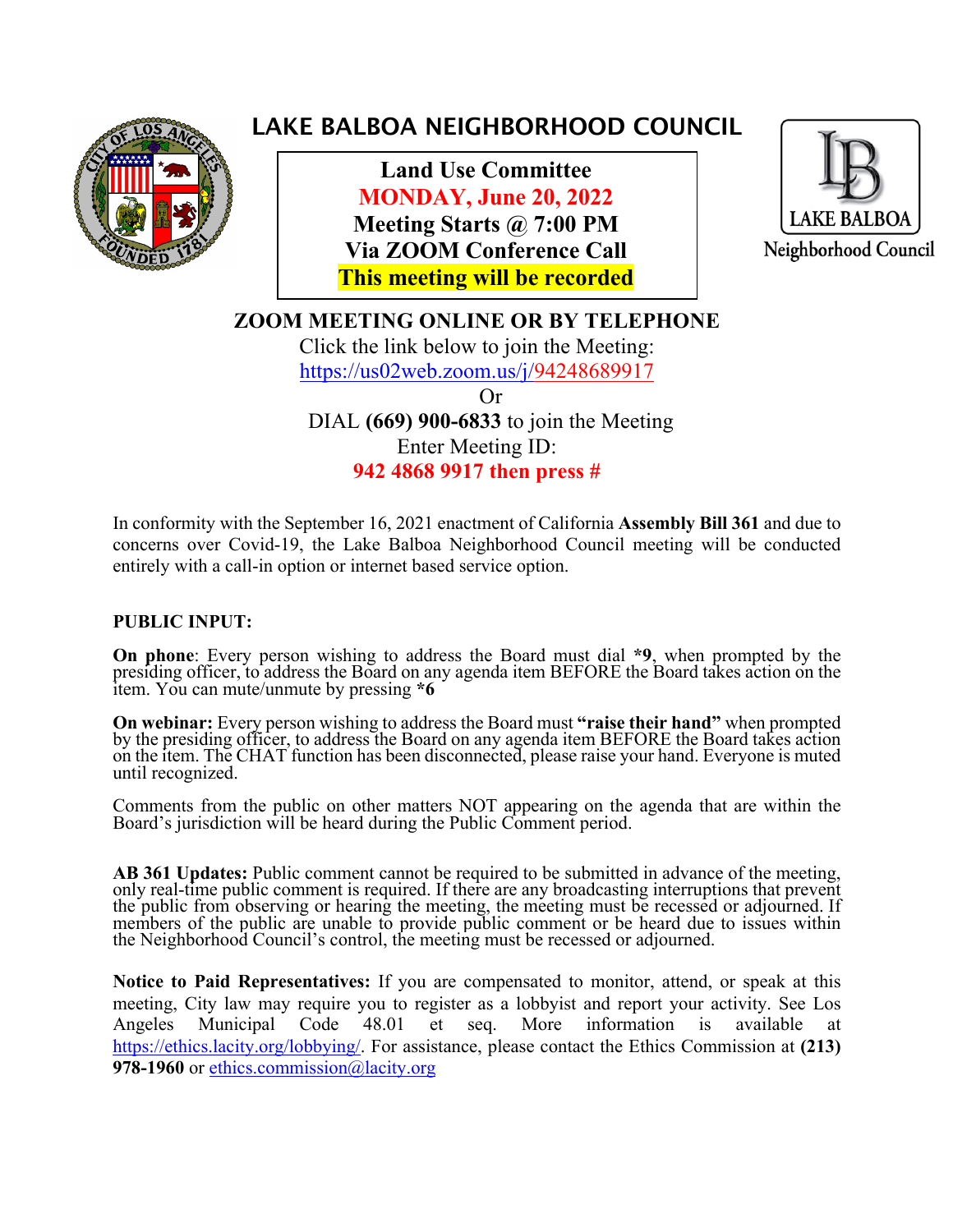# **Agenda**

#### **1. Call to Order and Roll Call**

- **a.** Voting members: Gwendolyn Flynn, Karen Schatz, Jim Stein, Danica Middleton, Miguel A Miguel.
- **b.** Planning 101 Training is required for any voting member of the Land Use Committee issues.

#### **2. Comments from the Chair**

- **a.** Introductory remarks from new Land Use Committee Chair
- **b.** Speakers times and introduction of the Agenda
- **3. Adoption of the Agenda:** For the June 20, 2022, meeting.
- **4. Approval of Minutes:** For May 16, 2022, meeting

#### **5. Speakers**

**a.** Sky Harbor Group- Eric Stolpman

Currently, there is a potential to lease and develop various resources for the VNY Airport. Eric Stoplman seeks to gain community input on what can be implemented.

#### **6. Discussion and Possible Action:** Southwest Valley Community Plans Update

The Los Angeles City Planning Department has begun the process of updating its 35 Community Plans. The plans constitute the Land Use Element of the General Plan, the longrange planning document that presents the City's vision for the future of its neighborhoods. As part of this process, the Department is concurrently updating three plans: Canoga Park – Winnetka – Woodland Hills – West Hills, Encino – Tarzana, and Reseda – West Van Nuys - Lake Balboa, which together make up the Southwest Valley Community Plans. The intent in updating these plans is to engage the community around two key goals: planning for projected population and employment growth in the Southwest Valley over the next 25 years and applying the City's new Zoning Code structure to the region. For information on these documents please visit: https://planning.lacity.org/plans-policies/community-planupdate/southwest-valley-community-plans-update

#### **7. Discussion and Possible Action:** LA River Master Plan

The County of Los Angeles has prepared the LA River Master Plan, a comprehensive approach covering all 51 miles of the LA River. The effort was launched to update the original 1996 Master Plan, synthesizing more recent ideas for portions of the LA River and bringing a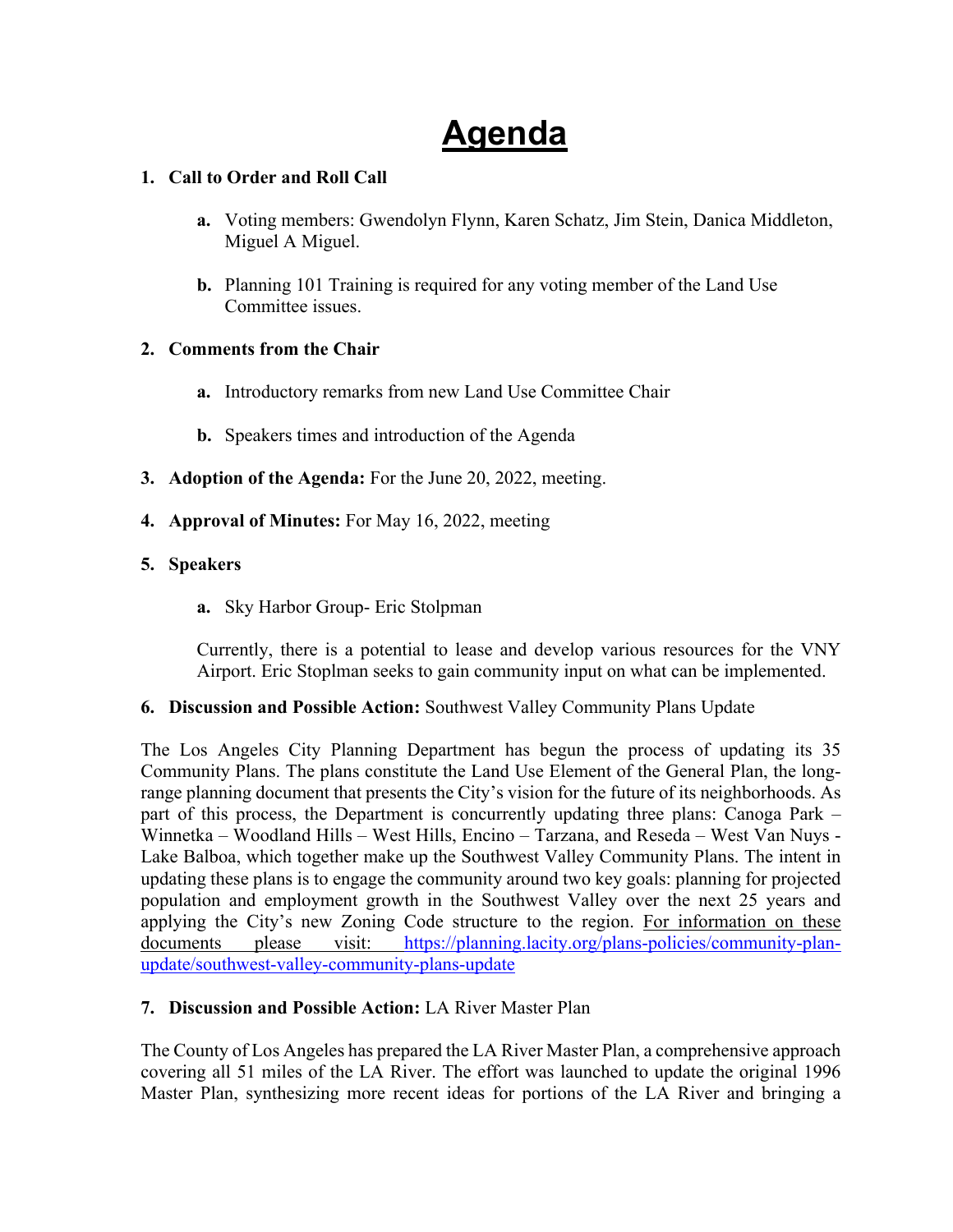comprehensive vision to the transformation of the river. This plan was recently accepted by the Los Angeles County Board of Supervisors. For information on these documents please visit: https://larivermasterplan.org/

#### **8. Discussion:** Los Angeles Homeless Outreach Portal

As summer approaches, intensified heat can pose a threat to our communities and especially the unhoused community. The Los Angeles Homeless Service authority has established the Los Angeles Homeless Outreach Portal. If you witness unhoused communities and individuals in need, please visit https://www.lahsa.org/portal/apps/la-hop/request to make a request for assistance.

#### **9. Neighboring Developments**

#### **a. Discussion: ENV-2017-575-EIR**: Panorama City Center

The City of Los Angeles intends to prepare an Environmental Impact Report (EIR) for the proposed Panorama City Center Project (Project). In accordance with Section 15082 of the California Environmental Quality Act (CEQA) Guidelines, the City has prepared this Notice of Preparation (NOP) to provide the public, nearby residents and property owners, responsible agencies, and other interested parties with information regarding the Project and its potential environmental effects. This Project will include the demolition of the Panorama City Mall, the Wal-Mart retail center, and two fast food restaurants to make way for new residential, retail, restaurant, entertainment, office, and medical buildings. A scoping meeting was just conducted on June  $15<sup>th</sup>$  and  $16<sup>th</sup>$ , 2022. Any interested stakeholders can provide a comment up until July  $1<sup>st</sup>$  on this project. For information on these documents please visit: https://planning.lacity.org/odocument/aa3c6942-a8c3-416f-a58f-93101602476f/PanoramaCityCenter\_\_NOP.pdf

#### **10. PUBLIC COMMENT**

#### **11. ADJOURNMENT**